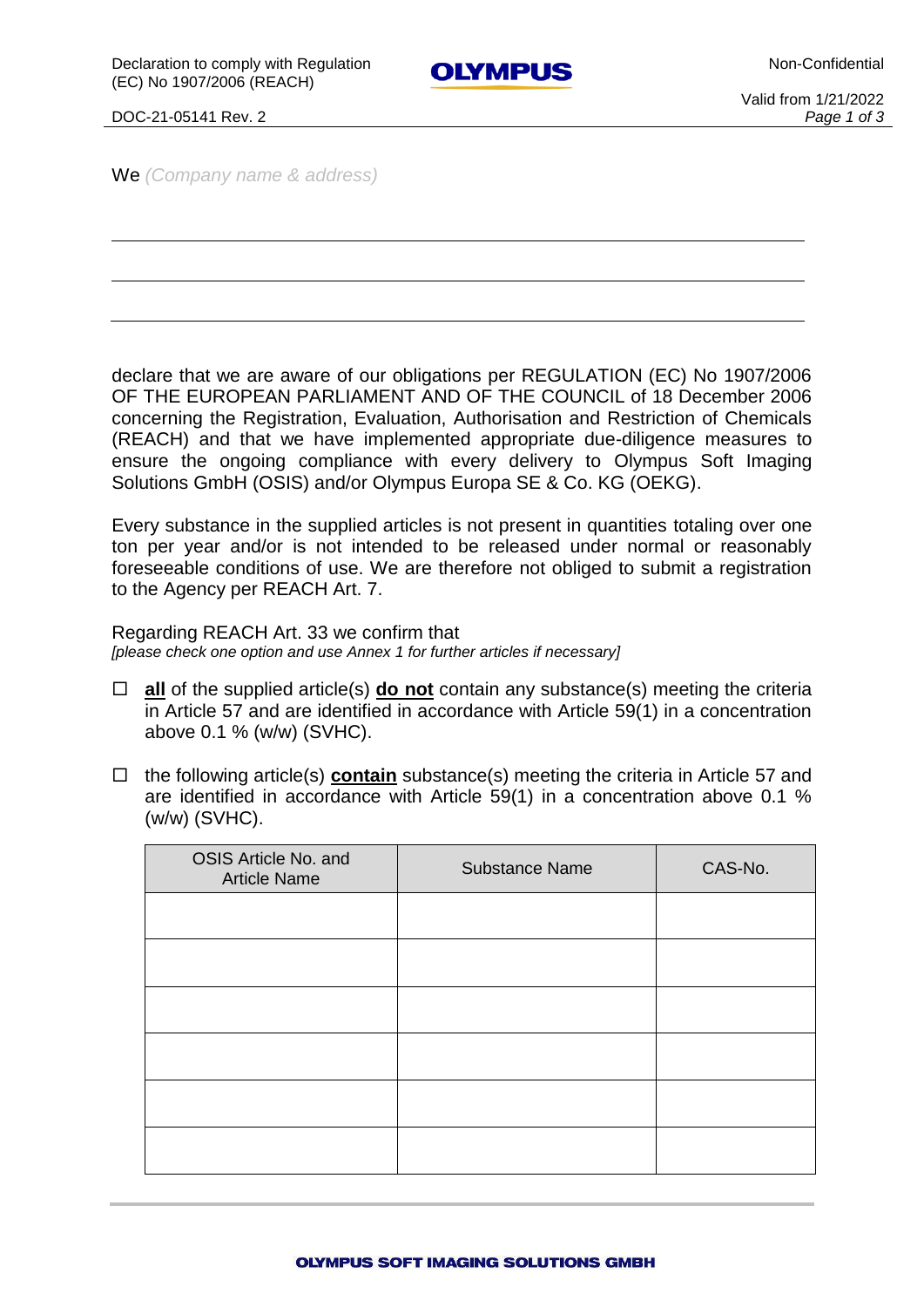Declaration to comply with Regulation (EC) No 1907/2006 (REACH)

**OLYMPUS** 

Non-Confidential

DOC-21-05141 Rev. 2 *Page 2 of 3*

Valid from 1/21/2022

The supplied articles do not contain any substance on its own, in a mixture or in an article which is included in REACH Annex XIV (Authorisation list) unless the use(s) of that substance on its own or in a mixture or the incorporation of the substance into an article has been authorised in accordance with Articles 60 to 64 or has been exempted from the authorisation requirement in Annex XIV itself in accordance with Article 58(2).

The supplied articles do not contain any substance on its own, in a mixture or in an article for which REACH Annex XVII contains a restriction unless it complies with the conditions of that restriction.

We are aware of and confirm the implementation of the judgement of the European Court of Justice of 10 September 2015 in case C-106/14 clarifying the scope of the notification and communication obligations under REACH-Articles 7(2) and 33 in our due-diligence processes. The 0.1 % threshold is based on the weight of every single article/component in the (complex) article/product itself ("Once an article, always an article").

We will create and submit the required SCIP-notifications to ECHA and provide the corresponding SCIP-Numbers to OSIS and/or OEKG.

We will update this statement and the corresponding SCIP-notifications as soon as a change of the REACH-requirements and/or the supply of additional or changed articles to OSIS and/or OEKG affects the validity and inform OSIS and/or OEKG accordingly. The information will be provided to OSIS and/or OEKG before the affected article(s) are supplied for the first time after the change of said requirements (e.g. after inclusion of further substances into the Candidate List or when supplying a new or a changed article for the first time to OSIS and/or OEKG).

Place, date Name

Position Signature